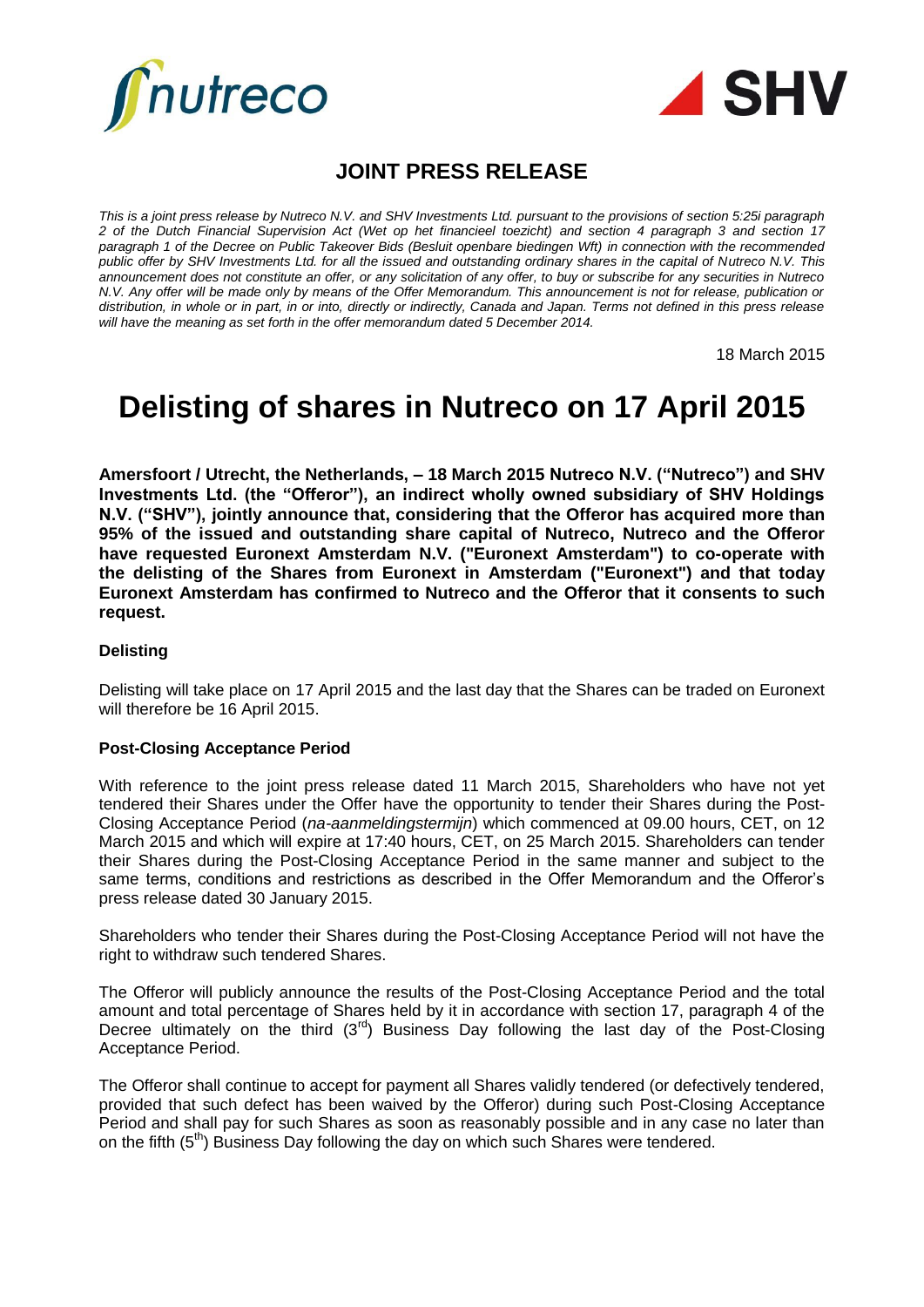#### **Further consequences of the Offer**

The Offeror intends to initiate a squeeze-out procedure in an expeditious manner. Reference is made to paragraph 6.13(a) (*Compulsory acquisition procedure*) of the Offer Memorandum.

The acquisition of Shares by the Offeror, including pursuant to the Offer, amongst other things, will reduce the number of Shareholders and the number of Shares that might otherwise trade publicly.

The remaining Shareholders who do not wish to tender their Shares in the Post-Closing Acceptance Period should carefully review paragraph 6.12 (*Consequences of the Offer*) and paragraph 6.13 (*Post-Closing Restructuring*) of the Offer Memorandum, which describes certain implications to which they may become subject with their continued shareholding in Nutreco.

#### **Announcements**

Any further announcements in relation to the Offer will be issued by press release. Subject to any applicable requirements of the applicable rules and without limiting the manner in which the Offeror may choose to make any public announcement, the Offeror will have no obligation to communicate any public announcement other than as described above.

#### **Further information**

This announcement contains selected, condensed information regarding the Offer and does not replace the Offer Memorandum. The information in this announcement is not complete and additional information is contained in the Offer Memorandum.

A digital copy of the Offer Memorandum is available on the websites of Nutreco (www.nutreco.com) and SHV (www.shv.nl). Copies of the Offer Memorandum are also available free of charge at the offices of Nutreco, SHV and the Paying and Exchange Agent, who distributes the Offer Memorandum on behalf of the Offeror, at the addresses mentioned below. The SHV and Nutreco websites do not constitute a part of, and are not incorporated by reference into, the Offer Memorandum.

#### *The Paying and Exchange Agent*

ABN AMRO Bank N.V. Corporate Broking Department HQ7050 Gustav Mahlerlaan 10 1082 PP Amsterdam The Netherlands Tel: +31 020 344 2000 Email: corporate.transactions@nl.abnamro.com

*Nutreco*

Nutreco N.V. Prins Frederiklaan 4 3818 KC Amersfoort The Netherlands

#### **Restrictions**

The Offer is being made in and from The Netherlands with due observance of the statements, conditions and restrictions included in the Offer Memorandum. The Offeror reserves the right to accept any tender under the Offer, which is made by or on behalf of a Shareholder, even if it has not been made in the manner set out in the Offer Memorandum.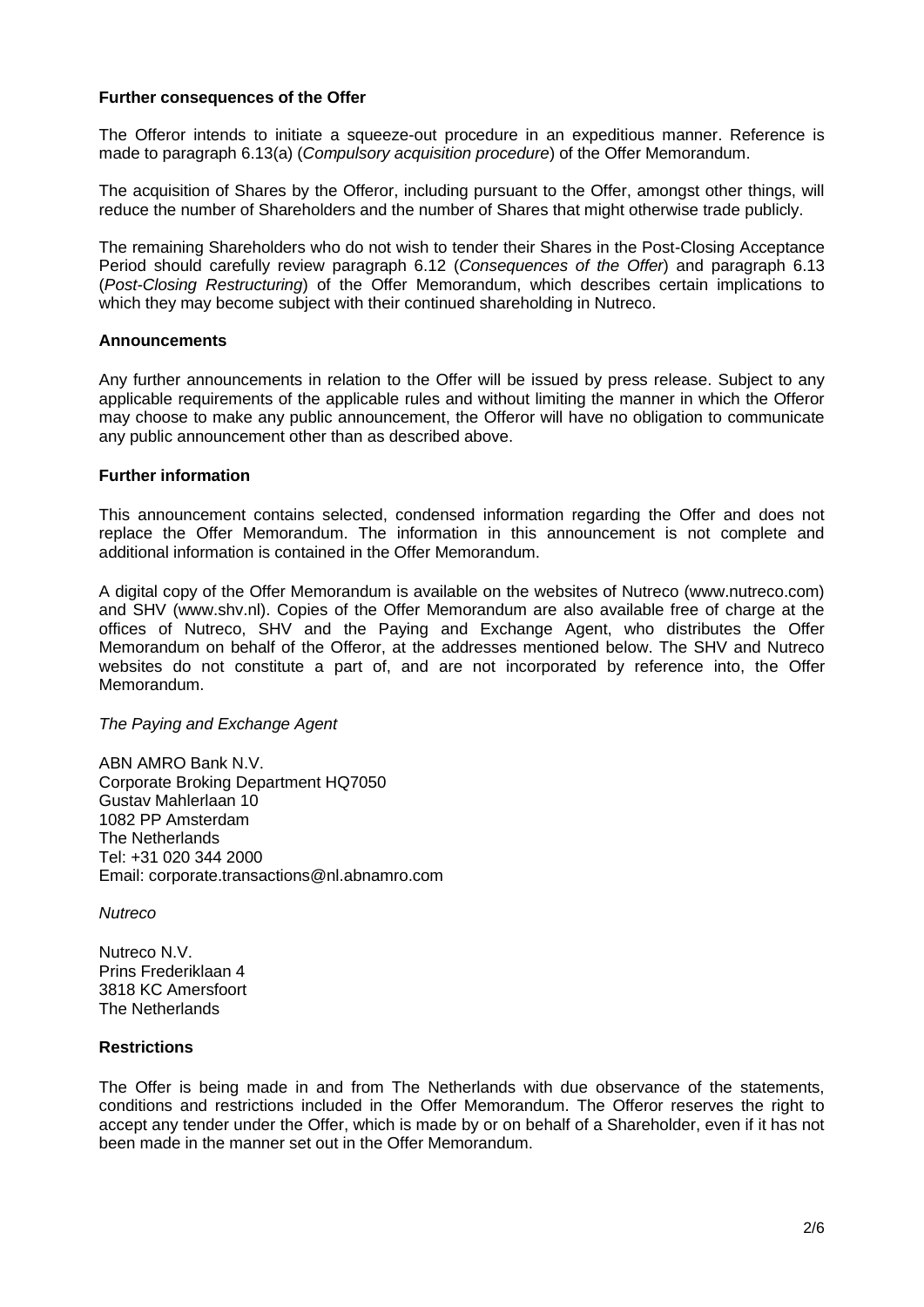The distribution of the Offer Memorandum and/or the making of the Offer in jurisdictions other than The Netherlands may be restricted and/or prohibited by law. The Offer is not being made, and the Shares will not be accepted for purchase from or on behalf of any Shareholder, in any jurisdiction in which the making of the Offer or acceptance thereof would not be in compliance with the securities or other laws or regulations of such jurisdiction or would require any registration, approval or filing with any regulatory authority not expressly contemplated by the terms of the Offer Memorandum. Persons obtaining the Offer Memorandum are required to take due note and observe all such restrictions and obtain any necessary authorisations, approvals or consents (to the extent applicable). Outside of The Netherlands, no actions have been taken (nor will actions be taken) to make the Offer possible in any jurisdiction where such actions would be required. In addition, the Offer Memorandum has not been filed with or recognised by the authorities of any jurisdiction other than The Netherlands. Neither the Offeror, nor Nutreco, nor any of their advisors, nor the Paying and Exchange Agent accepts any liability for any violation by any person of any such restriction. Any person (including, without limitation, custodians, nominees and trustees) who forwards or intends to forward the Offer Memorandum or any related document to any jurisdiction outside The Netherlands should carefully read paragraph 2 (Restrictions) and paragraph 3 (Important Information) of the Offer Memorandum before taking any action. The release, publication or distribution of the Offer Memorandum and any documentation regarding the Offer or the making of the Offer in jurisdictions other than The Netherlands may be restricted by law and therefore persons into whose possession the Offer Memorandum comes should inform themselves about and observe such restrictions. Any failure to comply with any such restriction may constitute a violation of the law of any such jurisdiction.

#### *United States of America*

The Offer is being made for the securities of a Dutch company and is subject to Dutch disclosure requirements, which differ from those of the United States. The financial information of Nutreco included or referred to herein has been prepared in accordance with the International Financial Reporting Standards issued by the International Accounting Standards Board, as adopted by the European Commission and Part 9 of Book 2 of the Dutch Civil Code for use in the European Union and, accordingly, may not be comparable to financial information of U.S. companies or companies whose financial statements are prepared in accordance with generally accepted accounting principles in the United States. The Offer will be made in the United States pursuant an exemption from the U.S. tender offer rules provided by Rule14d-1(c) under the U.S. Securities Exchange Act of 1934, as amended (the "**U.S. Exchange Act**"), and otherwise in accordance with the applicable regulatory requirements in The Netherlands. Accordingly, the Offer will be subject to disclosure and other procedural requirements, including with respect to withdrawal rights, offer timetable, settlement procedures and timing of payments that are different from those applicable under U.S. domestic tender offer procedures and law.

The receipt of cash pursuant to the Offer by a U.S. holder of Shares may be a taxable transaction for U.S. federal income tax purposes and may be a taxable transaction under applicable state and local laws, as well as foreign and other tax laws. Each holder of Shares is urged to consult his or her independent professional advisor immediately regarding the tax consequences of acceptance of the Offer.

It may be difficult for U.S. holders of Shares to enforce their rights and any claim arising out of the U.S. federal securities laws, since the Offeror and Nutreco are located in a country other than the United States, and some or all of their officers and directors may be residents of a country other than the United States. U.S. holders of Shares may not be able to sue a non-U.S. company or its officers or directors in a non-U.S. court for violations of the U.S. securities laws. Further, it may be difficult to compel a non-U.S. company and its affiliates to subject themselves to a U.S. court's judgment.

In accordance with standard Dutch practice and pursuant to Rule 14e-5(b) of the U.S. Exchange Act, the Offeror, its nominees, or its brokers (acting as agents), or affiliates of the Offeror's financial advisors, may from time to time make certain purchases of, or arrangements to purchase, Shares outside of the United States, other than pursuant to the Offer, before or during the period in which the Offer remains open for acceptance. These purchases may occur either in the open market at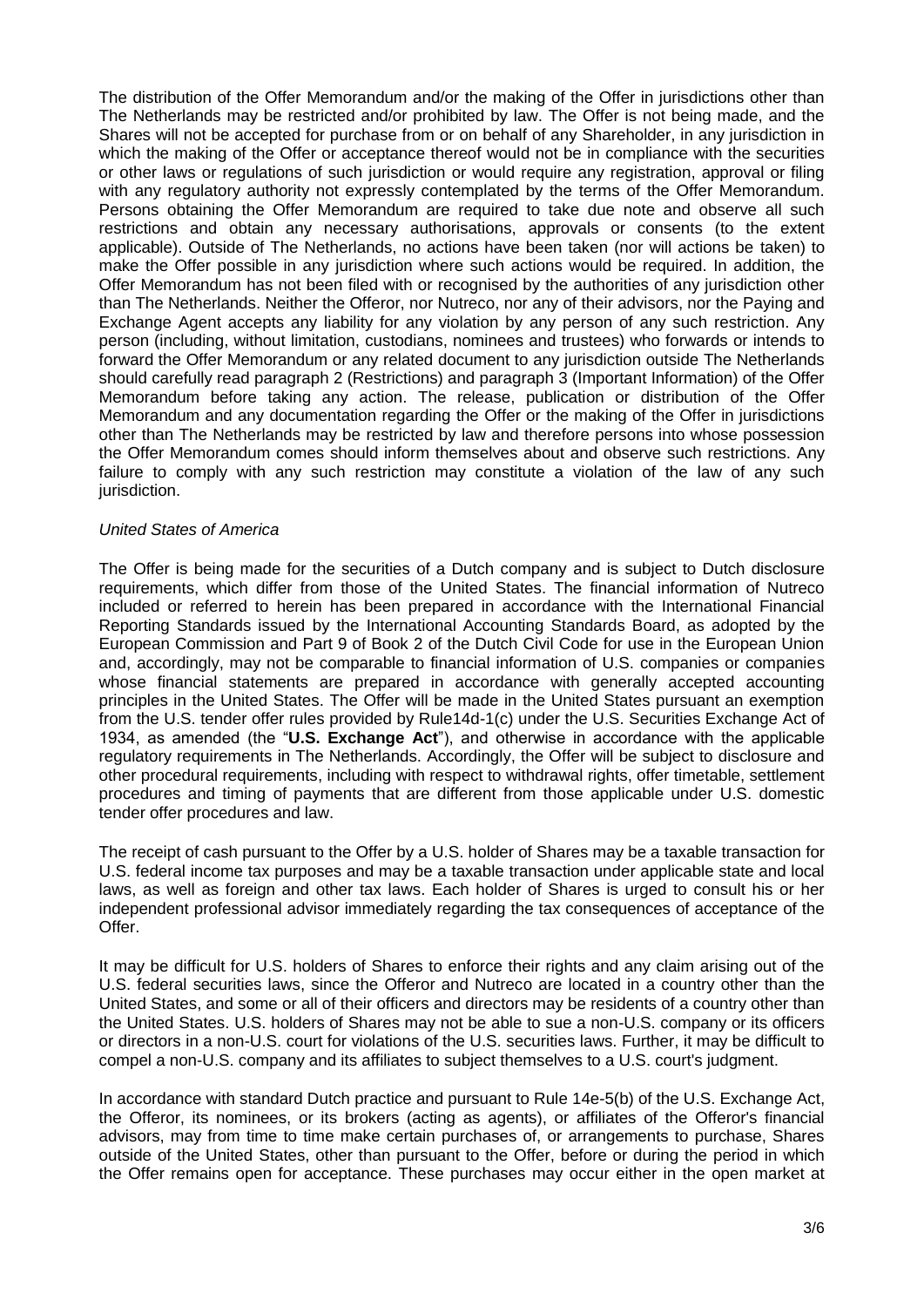prevailing prices or in private transactions at negotiated prices. To the extent required in The Netherlands, any information about such purchases will be announced by press release in accordance with section 13 of the Decree and posted on the website of SHV at www.shv.nl.

## *Canada and Japan*

The Offer and any solicitation in respect thereof is not being made, directly or indirectly, in or into Canada or Japan, or by use of the mail services, or by any means or instrumentality of interstate or foreign commerce, or any facilities of a national securities exchange, of Canada or Japan. This includes, but is not limited to, post, facsimile transmission, telex or any other electronic form of transmission and telephone. Accordingly, copies of the Offer Memorandum and any related press announcements, acceptance forms and other documents are not being sent and must not be mailed or otherwise distributed or sent in, into or from Canada or Japan or, in their capacities as such, to custodians, nominees or trustees holding Shares for persons residing in Canada or Japan. Persons receiving the Offer Memorandum and/or such other documents must not distribute or send them in, into or from Canada or Japan, or use such mails or any such means, instrumentality or facilities for any purpose in connection with the Offer; so doing will invalidate any purported acceptance of the Offer. The Offeror will not accept any tender by any such use, means, instrumentality or facility from within Canada or Japan.

Tender and transfer of Shares constitute a representation and warranty that the person tendering the Shares (a) has not received or sent copies of the Offer Memorandum or any related documents in, into or from Canada or Japan and (b) has not otherwise utilised in connection with the Offer, directly or indirectly, the mails or any means or instrumentality including, without limitation, facsimile transmission, telex and telephone of interstate or foreign commerce, or any facility of a national securities exchange of, Canada or Japan. The Offeror reserves the right to refuse to accept any purported acceptance that does not comply with the foregoing restrictions, and any such purported acceptance will be null, void and without effect.

## **Other**

To the extent permissible under applicable law or regulation and in addition to the Shares already held by SHV's affiliates, SHV, the Offeror and its affiliates or brokers (acting as agents for SHV, the Offeror or its affiliates, as applicable) may from time to time after the date hereof, and other than pursuant to the Offer, directly or indirectly purchase, or arrange to purchase, ordinary shares in the capital of Nutreco, that are the subject of the Offer. To the extent information about such purchases or arrangements to purchase is made public in the Netherlands, such information will be disclosed by means of a press release to inform shareholders of such information. In addition, financial advisors to SHV may also engage in ordinary course trading activities in securities of Nutreco, which may include purchases or arrangements to purchase such securities.

# **Forward looking statements**

This announcement and the Offer Memorandum include "forward-looking statements", including statements about the expected timing and completion of the Offer. Forward-looking statements involve known or unknown risks and uncertainties because they relate to events and depend on circumstances that all occur in the future. Generally, words such as may, should, aim, will, expect, intend, estimate, anticipate, believe, plan, seek, continue or similar expressions identify forwardlooking statements. Although the Offeror, SHV and Nutreco, each with respect to the statements it has provided, believe that the expectations reflected in such forward-looking statements are based on reasonable assumptions, no assurance can be given that such statements will be fulfilled or prove to be correct, and no representations are made as to the future accuracy and completeness of such statements. The forward-looking statements involve unknown risks, uncertainties and other factors, many of which are outside the control of the Offeror, SHV and Nutreco, and are difficult to predict. These forward-looking statements are not guarantees of future performance. Any such forward-looking statements must be considered together with the fact that actual events or results may vary materially from such forward-looking statements due to, among other things, political, economic or legal changes in the markets and environments in which the Offeror, SHV and/or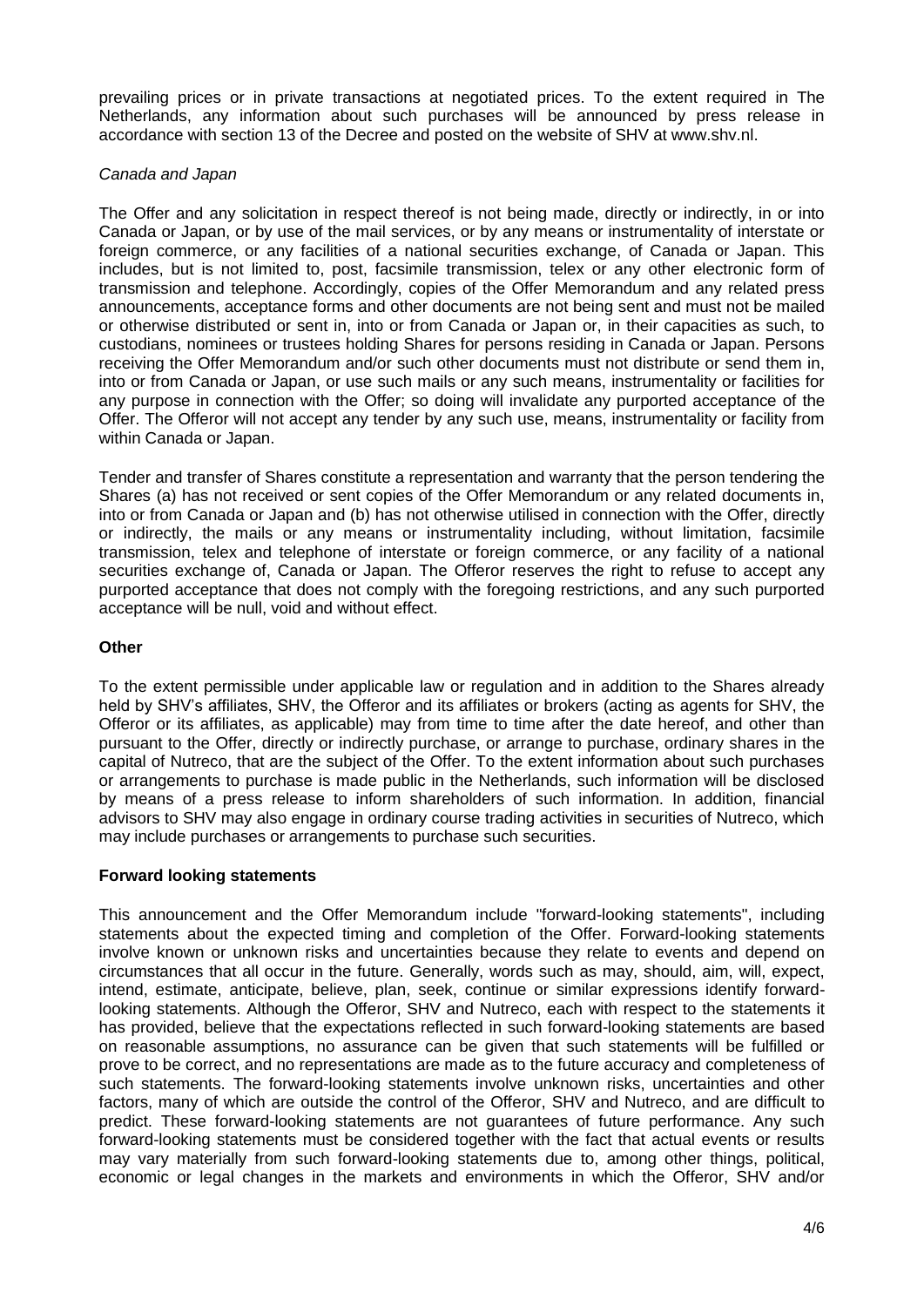Nutreco does business, to competitive developments or risks inherent to the business plans of the Offeror, SHV or Nutreco, and to uncertainties, risk and volatility in financial markets and other factors affecting the Offeror, SHV and/or Nutreco.

The Offeror and SHV undertake no obligation to publicly update or revise any forward-looking statements, whether as a result of new information, future events or otherwise, except as required by applicable laws and regulations or by any appropriate regulatory authority.

# **END OF PRESS RELEASE**